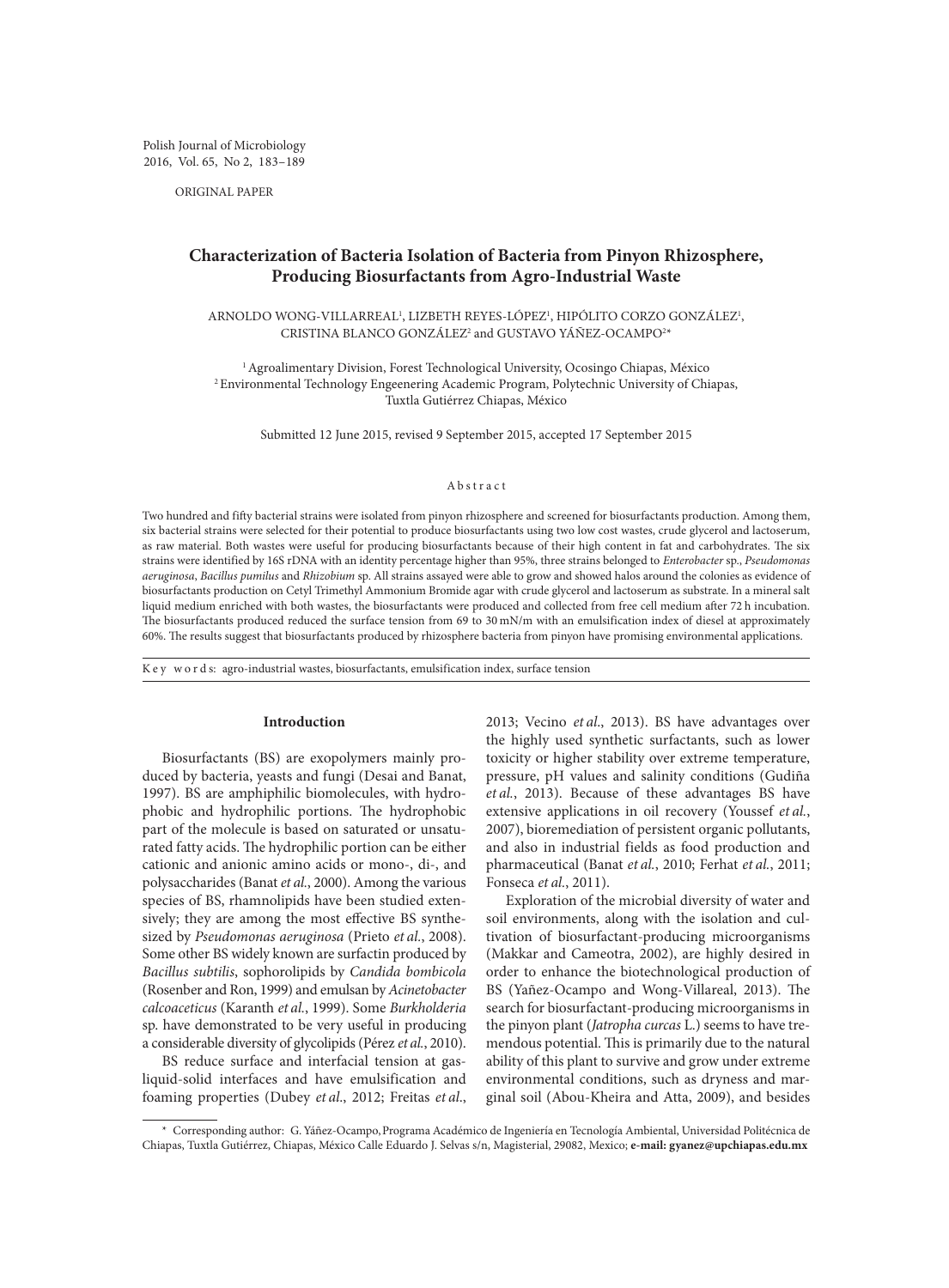the lack of knowledge about the interaction between microbes and pinyon roots.

Additionally, agro-industrial organic wastes has recently been used as substrate to cultivate BS due to its low cost and high availability (Cassidy and Hudak, 2001; Kitamoto *et al.*, 2002; Abbasi *et al.*, 2012; 2013). It is well known that wastes from palm oil, canola oil, soybean, glycerol and buttermilk, may be used to achieve an increase in production of about ten times in the mass of BS produced higher than that obtained when the production media contain glucose as the carbon source (Makkar and Cameotra, 2002). For instance, Ron and Rosenberg (2001) and Abbasi *et al.* (2012) demonstrated that BS can be produced by *P. aeruginosa* through fruit wastes, waste vegetable oil and foodindustry wastes as the substrate. In this context, agroindustrial wastes generated in Chiapas are low cost raw material, renewable and abundant throughout the year, with a total generation of about 28–140 thousand tons per year. These wastes include crops and processing residues of corn, coffee, cocoa, mango, banana, oil palm and buttermilk (SAGARPA, 2007; Valdéz-Vázquez *et al.*, 2010). Likewise, huge amounts of glycerol were generated from the biodiesel fuel production in Chiapas during a 5 years operation period and, because this crude glycerol is expensive to purify for use in other industries, it remains without any disposal method and becoming a significant environmental problem, but potentially valuable as substrate to produce BS.

Hence, the isolation of bacteria strains from pinyon rhizosphere capable of biosurfactant production by using four agro-industrial wastes as substrate is of interest in commercial production. In the present study, the presence of potential biosurfactant producer bacteria was determined by the formation of a complex with CTAB with methylene blue as an indicator. Moreover, growth kinetics and BS production were described for those strains with potential biosurfactant producer properties. The surface tension and the emulsification index have also been measured. Finally, sequencing identification of 16S rRNA has also been used for bacterial identification.

# **Experimental**

#### **Materials and Methods**

**Agro-industrial waste material.** Four different agro-industrial wastes were used as substrates to produce BS. Lactoserum, coffee husk and palm oil cake residues were obtained from the Ocosingo and Palenque regions of Chiapas in Mexico. Crude glycerol was obtained from biodiesel production process via transesterification of waste vegetable oil, also in Chiapas.

**Physicochemical characterization of agro-industrial wastes.** Nitrogen content was measured by Kjeldahl method and protein content was estimated using an appropriate Nitrogen Factor, carbohydrates were measured by a gravimetric method and fat content was measured gravimetrically after Soxhlet extraction using hexane as a solvent according to the procedures outlined in Standard Methods (APHA, 2001). The results were expressed as weight percent.

**Isolation of bacterial strains from pinyon rhizosphere.** Pinyon plants (*Jatropha curcas* L*.*) were collected from the municipality of Mazatán, Tapachula, Huixtla, Huehuetán, Mapastepec, Pijijiapan and Tonalá in the state of Chiapas, Mexico. From each sample, approximately 1 g of the plant root was first mixed with 9 ml of  $M$ g $SO_4 \cdot 7H_2$ O 10 mM in tubes, and shaken vigorously to obtain a solution containing microorganisms from pinyon rhizosphere. Two hudred µl of sample solution was then streaked on semisolid medium Baz (g/l): azelaic acid 2.0,  $K_2 HPO_4$  0.4,  $KH_2PO_4$  0.4,  $MgSO_4 \cdot 7H_2O$  0.2, CaCl<sub>2</sub> 0.02, Na<sub>2</sub>MoO<sub>4</sub> $\cdot$ H<sub>2</sub>O 0.002, FeCl<sub>3</sub> 0.01, bromothymol blue 0.075, agar 2.3, pH 5.7 and incubated at 28°C for a week. Samples that showed bacterial growth were streaked twice again. Selected samples were inoculated in solid medium BAc: 0.2% azelaic acid, 0.02% L-citrulline, 0.04%  $K_2{\text{HPO}_4}$ , 0.04%  $KH_2PO_4$ , 0.02%  $MgSO_4 \cdot 7H_2O$  (Estrada de los Santos *et al*., 2001) enriched with cyclohexamide (100 mg/l). After 7 h of incubation at 28°C, colonies with different morphology were selected and further purified in BAc medium. To confirm the purity, isolates were transferred to PY medium (g/l): peptone 5, meat extract 3, agar 15. Purified colonies were prepared in 70% glycerol and stored at –70°C, to preserve them for further characterization.

**Preliminary experiments to evaluate BS formation.** Strains were transferred to PY agar (as activation medium), and incubated for 24 h at 30°C. Subsequently, strains were inoculated again on CTAB agar (g/l):  $KH_2PO_4$  0.7,  $Na_2H_2PO_4 \cdot 7H_2O$  1.7,  $(NH_4)_2SO_4$  2.32,  $M$ g $SO_4 \cdot 7H_2$ O 0.4, hexadecyltrimethylammonium bromide (CTAB) 0.2, agar base 15, agro-industrial waste 20, methylene blue (MB) 0.03; with each agro-industrial waste, and incubated for 48 h at 30°C. *P. aeruginosa* ATCC 27853 was used as a positive control. Bacterial colonies surrounded by a translucent halo were identified as a potential biosurfactant producer. The former, based on the property that BS can be determined by the formation of a complex with CTAB with methylene blue as indicator. In this method, methylene blue is reduced to methylene white by an excess of reducing sugar that generates translucent halos. The detection of the translucent halos formed due to complexation between anionic rhamnolipids and cationic MB/CTAB confirmed the presence of potential biosurfactant producer bacteria.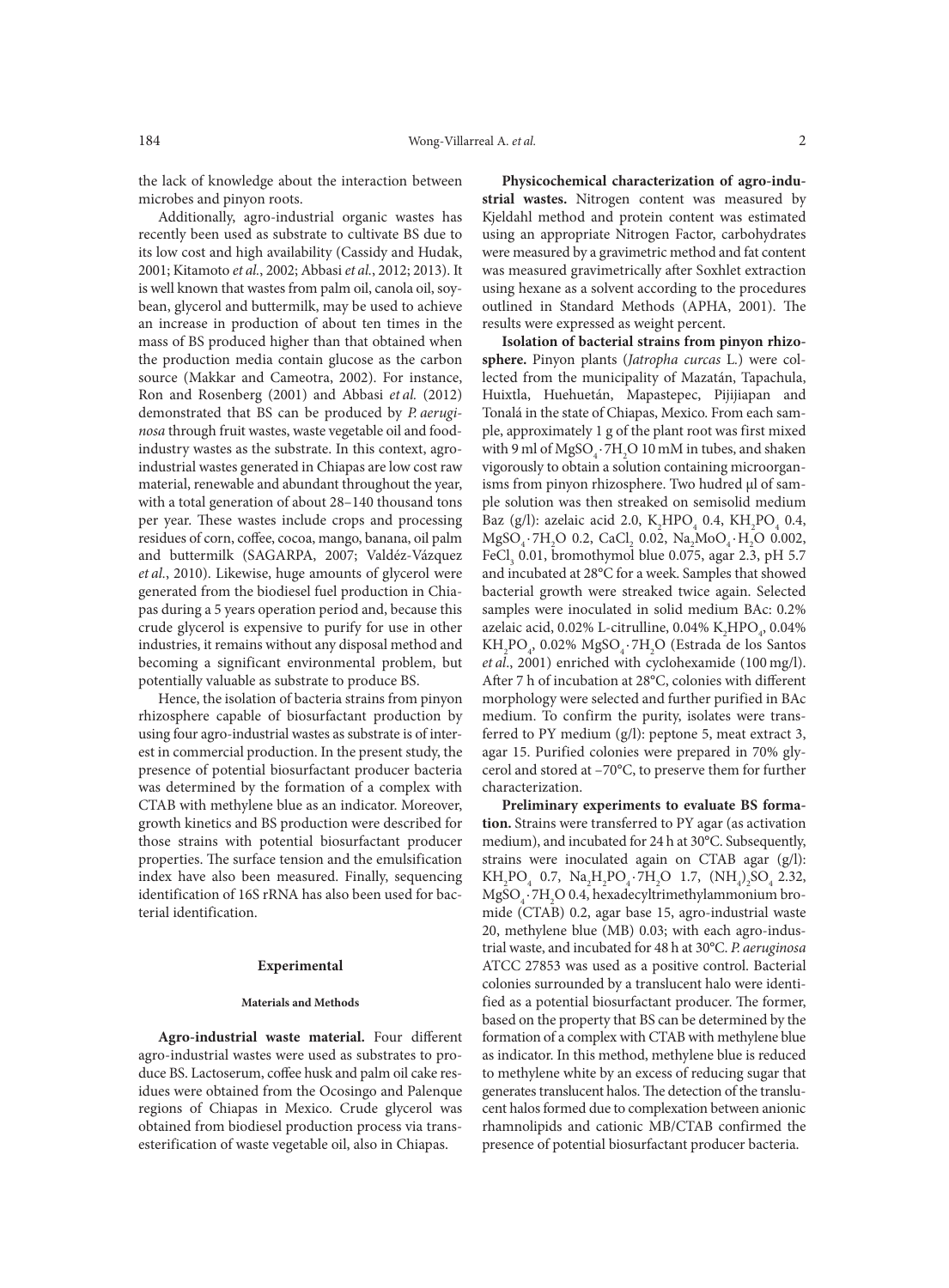**Growth kinetics in liquid culture medium.**  Growth kinetics and BS production were described for those strains with potential biosurfactant producer bacteria. A pre-inoculum in PY medium was incubated at 30°C for 24 h. For biomass collection, samples were centrifuged at 10.000×g during 20 min at 4°C. Growth kinetic was conducted in Erlenmeyer flask (125 ml) containing 80 ml aliquots of mineral salt media. For each strain, the mineral media was supplemented with 20 g/l carbon source, from its respective agro-industrial residue, and the flasks were inoculated with a 1% (v/v) inoculum. Kinetics were monitored for 72 h. At regular intervals, samples were submitted to analysis of biomass by dry weight and to BS production by surface tension.

**Surface tension measurement.** BS production was quantified through the determination of surface tension. Culture samples were centrifuged at  $15.000 \times g$  for 20 min at 4°C to remove the cells and the supernatant was submitted to surface tension measurements. Surface tension was carried out by the Whilhelmy plate method using an Easy Dine KRÜSS K20 Tensiometer. This method consists in determining the force exerted on the liquid surface by a platinum plate until it penetrates a certain depth from the liquid surface and breaks the interfacial surface tension. For the measurements, distilled water was used as a control with a surface tension of 66–67 mN/m.

**Emulsification Index (** $EI_{24}\%$ **).** The emulsification index of culture samples was determined by adding 2 ml of cell-free supernatant to 2 ml of diesel in a test tube, mixing with a vortex for 1 min and leaving to stand for 24 h at environmental temperature. Emulsions formed by the isolates were compared to those formed by Sodium Dodecyl Sulfate (SDS) 5% (w/v) as control. The emulsification index was calculated by dividing the height of the emulsion layer  $\rm(H_{_{E}})$  by the total height of the mixture  $(H<sub>+</sub>)$  and multiplying by 100, as following:  $\mathrm{EI}_{24}$  (%) = (H<sub>E</sub>/H<sub>T</sub>)\*100. Finally,  $\mathrm{EI}_{24}$  was carried out at the beginning of the test and 24 h later, to confirm its stability through time (Abbasi *et al*., 2011).

All experimental measurements were performed in triplicate, data were averaged and was calculated standard deviation using Minitab® 17 software package.

**Sequencing identification of 16S rRNA.** 16S ribosomal RNA gene was amplified by using rD1 and fD1 oligonucleotides according to conditions described by Saitou and Nei (1987) and Weisburg *et al.* (1991). The amplification products were purified in gel using the purification kit GeneJET (Thermo Scientific). The purified products were sent for sequencing construction to the Sequencing Unit at the Biotechnology Institute of the National Autonomous University of Mexico (UNAM). Sequence of the 16S rRNA isolates were compared with 16S rRNA genes from the Gen-Bank database.

# **Results**

**Physicochemical characterization of agro-industrial residues.** Agro-industrial residues were analysed to determine its composition. Protein, carbohydrate and fat content were quantified from lactoserum, coffee husk, palm oil cake and crude glycerol residues (Table I). Crude glycerol showed the highest carbohydrate content among the four residues.

**Strains selection from preliminary detection of biosurfactant assays.** Two hundred fifty bacterial strains from pinyon rhizosphere were isolated and further inoculated on CTAB agar using lactoserum, coffee husk, palm oil cake and crude glycerol residues. Blue methylene was used as indicator of BS production. Translucent halos were detected in six strains from lactoserum and crude glycerol residues, demonstrating the presence of BS. Strains were named based on the agro-industrial residue that allowed the evident halo presence. Strains showing halo in lactoserum were named LS1, LS8 and LS147; strains showing a halo in crude glycerol were named CG12, CG18 and CG101 (Table II).

**Growth kinetics in liquid culture medium with CG and LS.** Growth kinetics were carried out in liquid culture medium with lactoserum and crude glycerol using LS1, LS8, LS147 strains and CG12, CG18, CG101 strains respectively. As shown in Fig. 1, the exponential growth of biomass from CG18 strains was observed and the maximum biomass (2.1 g/l) was reached at 48 h of cultivation; while the maximum growth of biomass using lactoserum was reached at 48 h of cultivation with LS8 strain (1.34 g/l). All strains showed typical bacterial growth with both agro-industrial wastes.

**Surface tension and emulsification index.** BS production was quantified by surface tension measurements and emulsification index using diesel as hydrophobic

Table I Physicochemical analysis of agro-industrial wastes

| Physicochemical<br>parameter (%) | Agro-industrial wastes |                   |                  |                  |  |  |
|----------------------------------|------------------------|-------------------|------------------|------------------|--|--|
|                                  | Lactoserum             | Crude glycerol    | Coffee waste     | Oil palm cake    |  |  |
| Proteins                         | $0.54 \pm 0.06$        | $0.93 \pm 0.013$  | $0.94 \pm 0.06$  | $2.59 \pm 0.13$  |  |  |
| Carbohydrates                    | $7.03 \pm 0.024$       | $31.76 \pm 0.15$  | $21.21 \pm 0.00$ | $12.84 \pm 0.00$ |  |  |
| Fats and oils                    | $4.23 \pm 0.36$        | $53.69 \pm 0.136$ | $2.7 \pm 0.64$   | $6.6 \pm 0.09$   |  |  |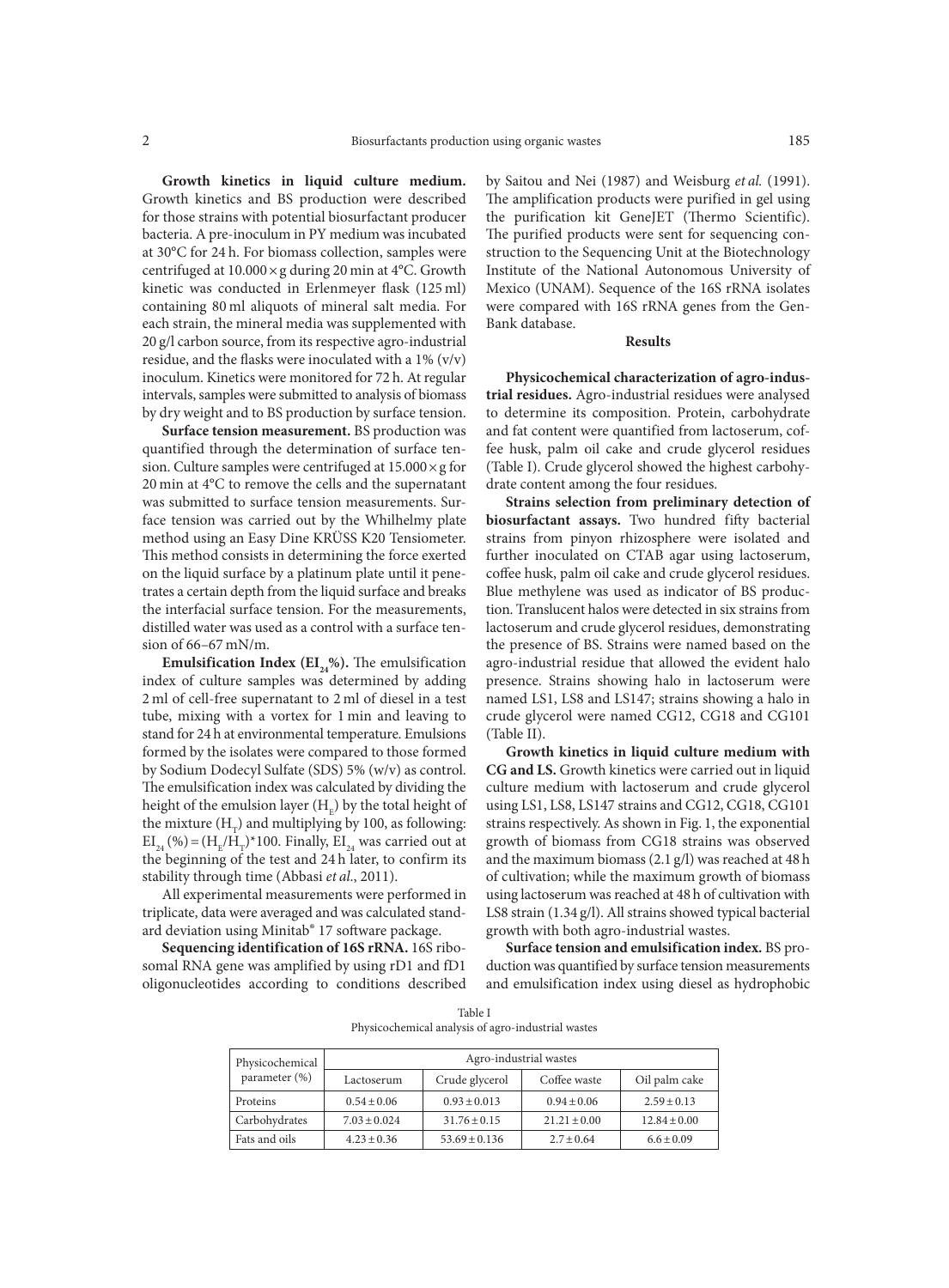## 186 Wong-Villarreal A. *et al.* 2

| Agar CTAB and         | Bacterial strains isolated from pinyon rhizosphere |        |       |      |      |       |           |
|-----------------------|----------------------------------------------------|--------|-------|------|------|-------|-----------|
| agro-industrial waste | LS1                                                | LS8    | LS147 | CG12 | CG18 | CG101 | <b>PA</b> |
| Lactoserum            |                                                    | $^{+}$ |       |      |      |       |           |
| Crude glycerol        | NC                                                 | NC.    | NC.   |      |      |       |           |
| Coffee husk           |                                                    |        |       | NC.  | NC.  | NC.   | NC        |
| Oil palm cake         |                                                    |        |       | NC   | NC.  | NC.   | NC        |

Table II Test result of BS presence on agar CTAB and agro-industrial waste

PA = *Pseudomonas aeruginosa* ATCC 27853. NC = no growth. + = positive response and halo presence. – = negative response, growth without halo

phase ( $EI_{24}\%$ ). Cell-free supernatant from lactoserum and crude glycerol culture samples were analysed. Figures 2A and 2B showed the response surfaces determined at 72 h of the growth kinetic assays. The results obtained showed that BS produced by CG12, CG18 and CG101 strains reduced the surface tension to 28–30 mN/m, meanwhile LS1, LS8 and LS147 strains reduced the surface tension to 38–43 mN/m. On the other hand, emulsification activity was quantified by determining  $EI_{24}\%$ . The biosurfactants produced by

lactoserum strains showed emulsification index values of 44 to 69% whereas BS produced by crude glycerine strains showed  $EI_{24}$  values of 5 and 26%.

**Sequencing of 16S rRNA gene.** Sequencing of 16S rDNA showed that strain LS1 was closely related to *Enterobacter* sp. CIFRI D-TSB-9-ZMA, strain LS8 to *Enterobacter* sp., strain LS147 to *P. aeruginosa* SWD, strain CG12 to *B. pumilus* OCOB5, strain CG18 to *Rhizobium* sp. BGC8 and finally, strain CG101 was related to *Enterobacter* sp. NCCP-291 (table III).



Fig. 1. Growth of CG and LS strains during cultivation at 30°C in a culture medium with mineral salts, crude glycerol (up) and lactoserum (down) as carbon source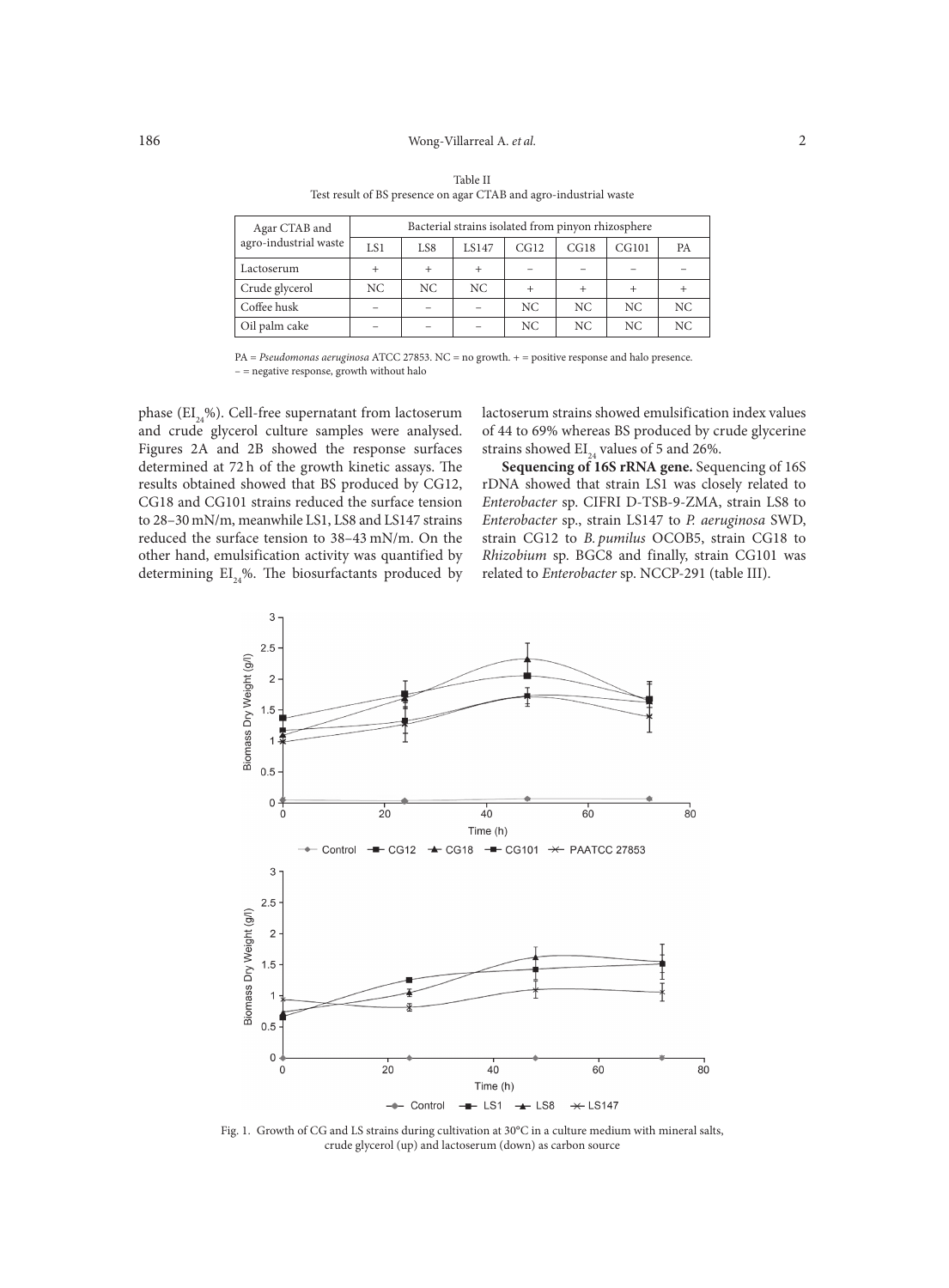

Fig. 2. Surface tension and emulsification index of BS from CG and LS strains, after 72 h incubation. ST=surface tension (up). EI24%=emulsificaton index (down). PAATCC 27853=*P. aeruginosa* reference strain. SDS=Sodium Dodecyl Sulfate. DW=Distilled water

#### **Discussion**

It is estimated that the raw material accounts for 30–40% of the total production cost in most biotechnological processes (Liu *et al*., 2011; Pereira *et al*., 2013). In order to reduce cost for biosurfactants production at industrial scale, it is desirable to use low cost raw materials (Jain *et al*., 2013a; 2013b). In this paper, crude glycerol and lactoserum wastes, due to their content in fat and carbohydrates, were used as carbon source for biosurfactant production by bacteria. According to Gudiña *et al*. (2015), the high nutritional content

Table III Molecular characterization by 16S rDNA gene and the percentage of identity of the bacterial strains isolated from pinyon rhizosphere

| Strain code | Name of specie                     | % Identity |  |
|-------------|------------------------------------|------------|--|
| LS1         | Enterobacter sp. CIFRI D-TSB-9-ZMA | 95         |  |
| LS8         | Enterobacter sp.                   | 95         |  |
| LS147       | P. aeruginosa SWD                  | 96         |  |
| CG12        | B. pumilus OCOB5                   | 97         |  |
| CG18        | Rhizobium sp. BGC8                 | 98         |  |
| CG101       | Enterobacter sp. NCCP-291          | 93         |  |

of both substrates, along with their low price, make them useful to be used as culture medium or nutrient supplements for microorganisms in diverse industrial fermentation processes.

In contrast, the low content in fat and carbohydrate in coffee husk and palm oil cake wastes, do not suggest that they can be used as raw material for BS production (Makkar and Cameotra, 2002). There are few reports on utilizing these wastes to BS production by microorganisms (Jain *et al*., 2013a; 2013b; Rocha e Silva *et al*., 2014).

In the CTAB agar test for tensoactive agents, growth and presence of halo around bacterial colonies of LS1, LS8, LS147, CG12, CG18 and CG101 strains was observed. However, on CTAB agar with coffee husk and palm oil cake wastes, LS strains grew but there was no halo. Same behaviour was observed with CG strains on lactoserum, there was no evidence of a halo. This suggests that thecarbon source from both wastes, employed for synthesis of biomass.

CTAB agar, is a selective culture medium that confirms glycolipids presence. This medium has been used for anionic biosurfactants detection like rhamnolipids produced by *Pseudomonas* sp. (Siegmund and Wagner, 1991; Soberón-Chavez *et al.*, 2005; Smyth *et al.*,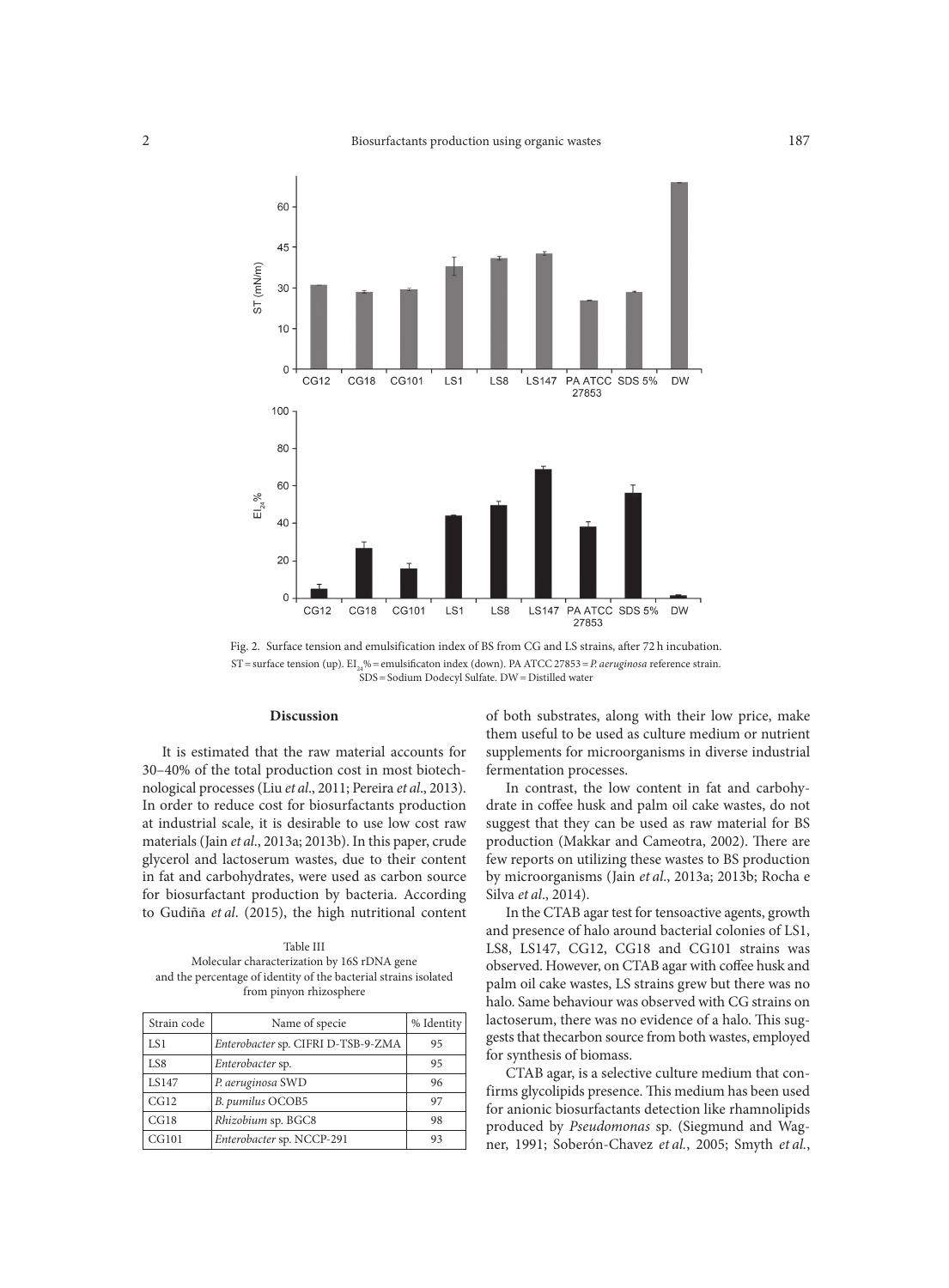2010). In the CTAB agar assay, the strain *P. aeruginosa* ATCC 27853 was employed as positive control, so probably the BS produced by CG and LS strains are glycolipidic nature.

The LS strains were not capable to grow on crude glycerol. Probably impurities from crude glycerol produced an inhibitory growth effect. According to da Silva *et al.* (2009), Fonseca *et al.* (2009; 2011), glycerol is a biodegradable molecule by aerobic or anaerobic pathway, however because its alkalinity and impurities, it is necessary to neutralize and filter it, in order that microorganisms can use it as carbon source. Liu *et al.* (2011) and Rywinska *et al.* (2013) have reported alkali 12–16%, methyl esther 15–18%, methanol 8–12% and water 2–3% as glycerin impurities.

During the kinetics performed in liquid medium with crude glycerol and lactoserum, the strains CG and LS had a typical microbial behaviour growth. In stationary growth phase (50 h), the quantity of biomass, in dry weight, for CG12, CG18 and CG101 strains was 1.51, 1.54, 1.06 g/l respectively, whereas LS1, LS8 and LS147 strains produced 1.31, 1.34 y 0.84 g/l respectively. These results indicate that the bacterial strains isolated from pinyon rhizosphere are capable to grow on crude glycerol and lactoserum, as the only carbon source.

In parallel with kinetic growth, the surface tension (ST) from cell-free supernatants was quantified in order to evidence BS production. The CG strains reduced ST between 28–30 mN/m and LS strains between 38–42 mN/m. Gudiña *et al.* (2015) and Al-Bahry *et al.* (2013) also used ST to show BS production in a liquid medium with molasses as carbon source, in which *B.subtilis* and *P. aeruginosa* were grown. The ST reported by both authors was 23 and 30 mN/m respectively.

The emulsification indexes of cell-free supernatants showed that BS produced by the bacterial strains isolated from pinyon rhizosphere, have emulsifier properties stable by 24 hours (strains CG 5–26% and strains LS 44 a 69%). The ability to form stable emulsions is an important feature to be considered for the application of biosurfactants, mainly for environmental applications such as bioremediation and enhanced oil recovery (Gudiña *et al.*, 2015).

BS produced by CG and LS strains cultured with crude glycerol and lactoserum had a similar behaviour in ST and EI<sub>24</sub>%, to positive controls: BS from *P. aeru*ginosa ATCC 27853 (25 mN/m, 38 EI<sub>24</sub>%) also synthetic surfactant SDS 5% (29 mN/m, 56  $EI_{24}$ %). Distilled water was used as negative control (69 mN/m,  $1.2 \text{ EI}_{24}$ %). Thus, a cell-free broth-containing biosurfactant can be directly used without purification steps, which would further reduce the biosurfactant production cost (Déziel *et al.*, 1999). Biosurfactants produced by CG and LS strains, can be applied in enhanced oil recovery. Similar results were obtained by Nalini and Parthasarathi (2014).

In this study, two hundred and fifty strains were isolated from the pinyon rhizosphere of plants collected in Chiapas. Six of them demonstrated potential biosurfactant production. It was evident that crude glycerol and lactoserum are wastes that can be used as raw material for biosurfactant production. These BS can reduce the surface tension and emulsify diesel. The strains CG12 and CG18 identified as *B. pumilus* OCOB5 and *Rhizobium* sp. BGC8 are not yet reported as biosurfactants producers. The results are of great interest for biotechnology applications in bioremediation of heavy metals, hydrocarbons and pesticides (Sastoque-Cala *et al.*, 2010). They suggested that strains that showed BS are also capable to solubilize phosphates, grow in insoluble carbon sources such as benzene and phenol and, at the same time, desorb heavy metals in soil.

#### **Acknowledgments**

The authors would like to express their gratitude to Consejo Nacional de Ciencia y Tecnología (CONACYT) and Secretaría de Educación Pública (SEP) from Mexico, for the financial support for the development of this research (project number 177487).

## **Literature**

**Abbasi H., M. Hamedi, T.B. Lotfabad, H.S. Zahiri, H. Sharafi, F. Masoomi, A. Moosavi-Movahedi, A. Ortiz, M. Amanlou and K. Noghabi.** 2012. Biosurfactant-producing bacterium, *Pseudomonas aeruginosa* MA01 isolated from spoiled apples: Physicochemical and structural characteristics of isolated biosurfactant. *J. Biosci. Bioeng.* 113: 211–219.

**Abbasi H., K.A. Noghabib, M.M. Hamedia, H.S. Zahiri, A.A. Moosavi-Movahedi, M. Amanlou, J.A. Teruel and A. Ortiz.** 2013. Physicochemical characterization of a monorhamnolipid secreted by *Pseudomonas aeruginosa* MA01 in aqueous media. An experimental and molecular dynamics study. *Coll. Surf. B: Biointerf.* 101: 256–265.

**Abou-Kheira A. and N. Atta.** 2009. Response of *Jatropha curcas* L. to water deficit: Yield, water use efficiency and oilseed characteristics. *Biomass Bioenerg.* 33: 1343–1350.

**APHA.** 2001. Revisions to Standard Methods for the Examination of Water and Wastewater, Washington, DC.

**Al-Bahry S.N., Y.M. Al-Wahaibi, A.E. Elshafie, A.S. Al-Bemani, S.J. Joshi, H.S. Al-Makhmari and H.S. Al-Sulaimani.** 2013. Biosurfactant production by *Bacillus subtilis* B20 using date molasses and its possible application in enhanced oil recovery. *Int. Biodeterior. Biodegradation.* 81: 141–146.

**Banat I., R. Makkar and S. Cameotra.** 2000. Potential commercial applications of microbial surfactants. *Appl. Microbiol. Biotechnol.* 53: 495–508.

**Banat I., A. Franzetti, I. Gandolfi, G. Bestetti, M. Martinotti, J. Letizia, T. Smyth and R. Marchant.** 2010. Microbial biosurfactants production, applications and future potential. *Appl. Microbiol. Biotechnol.* 87: 427–444.

**Cassidy D. and A. Hudak.** 2001. Microorganism selection and biosurfactant production in a continuously and periodically operated bioslurry reactor. *J. Hazard. Mater.* B84: 253–264.

**da Silva G.P., M. Mack and J. Contiero.** 2009. Glycerol: A promising and abundant carbon source for industrial microbiology. *Biotechnol. Adv*. 27: 30–39.